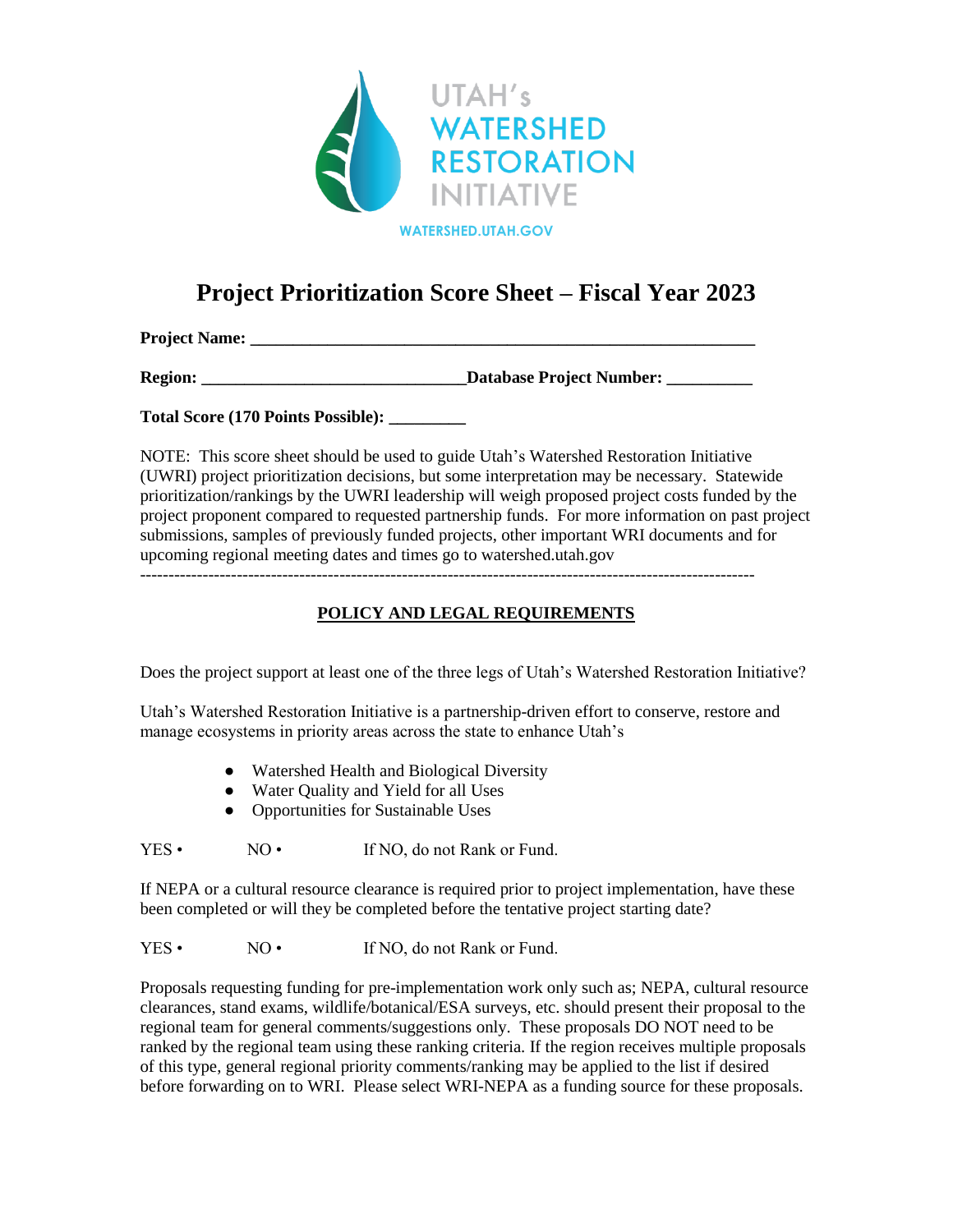# **UWRI CORE-VALUES CONSIDERATIONS**

# **WATER QUALITY AND YIELD FOR ALL USES**

## **WATER QUALITY**

| Does the project have the potential to improve or protect water quality? Benefits to | $0 - 10$ |
|--------------------------------------------------------------------------------------|----------|
| water quality would include reducing the risk of severe wildfire, reductions in      |          |
| pollutants, nutrient loading and/or sediment loading. Higher scores should be given  |          |
| to projects within watersheds that supply drinking water to communities or include   |          |
| drinking water facilities. Watersheds immediately adjacent to perennial water        |          |
| bodies and riparian systems, exceeding TMDLs, or identified as impaired should       |          |
| also be awarded more points.                                                         |          |
| Maximum points possible for this section - 10                                        |          |

### **WATER QUANTITY**

| Does the project have the potential to increase water quantity? Possible               | $0 - 10$ |
|----------------------------------------------------------------------------------------|----------|
| considerations may include: projects that show direct benefits to instream flows,      |          |
| expansion of hydric vegetation, are likely to turn intermittent channels to perennial, |          |
| and /or increases in natural hydrologic storage capacity; changing grazing             |          |
| management, changes to the vegetation class, brush and/or weed management, soil        |          |
| modifications that can directly affect the water regime, etc.                          |          |
| Maximum points possible for this section - 10                                          |          |

## **WATERSHED HEALTH AND BIOLOGICAL DIVERSITY**

### **WATERSHED HEALTH**

| Consider the projects overall impact on the watershed's health and resilience.    | $0 - 10$ |
|-----------------------------------------------------------------------------------|----------|
| Higher points should be awarded to projects that include more than one ecological |          |
| community and/or projects that are located in an ecological type that contributes |          |
| greater value to overall watershed health such as riparian, stream, wet meadow or |          |
| wetland sites.                                                                    |          |
| Maximum points possible for this section - 10                                     |          |

#### **THREAT ABATEMENT - SPECIES**

| Project addresses priority Level 3 threat(s) to key species of greatest conservation | $VH = +10$ |
|--------------------------------------------------------------------------------------|------------|
| need as identified in the Utah Wildlife Action Plan (WAP) and/or Level 3 threat(s)   | $H = +8$   |
| to high interest game and fish species (HIG/F). Very High, High, and Medium refer    | $M = +6$   |
| to highest level of a threat's impact to any WAP or HIG/F species. For a complete    |            |
| list of WAP threats by species and habitats please visit our website at              |            |
| watershed.utah.gov                                                                   |            |
| Maximum points possible for this section - 10                                        |            |

## **THREAT ABATEMENT - HABITAT**

| Project addresses priority Level 3 threat(s) to key <b>habitats</b> of greatest conservation | $VH = +10$ |
|----------------------------------------------------------------------------------------------|------------|
| need as identified in the Utah Wildlife Action Plan (WAP). Very High, High, and              | $H = +8$   |
| Medium refer to highest level of a threat's impact to any WAP habitats.                      | $M = +6$   |
| Maximum points possible for this section - 10                                                |            |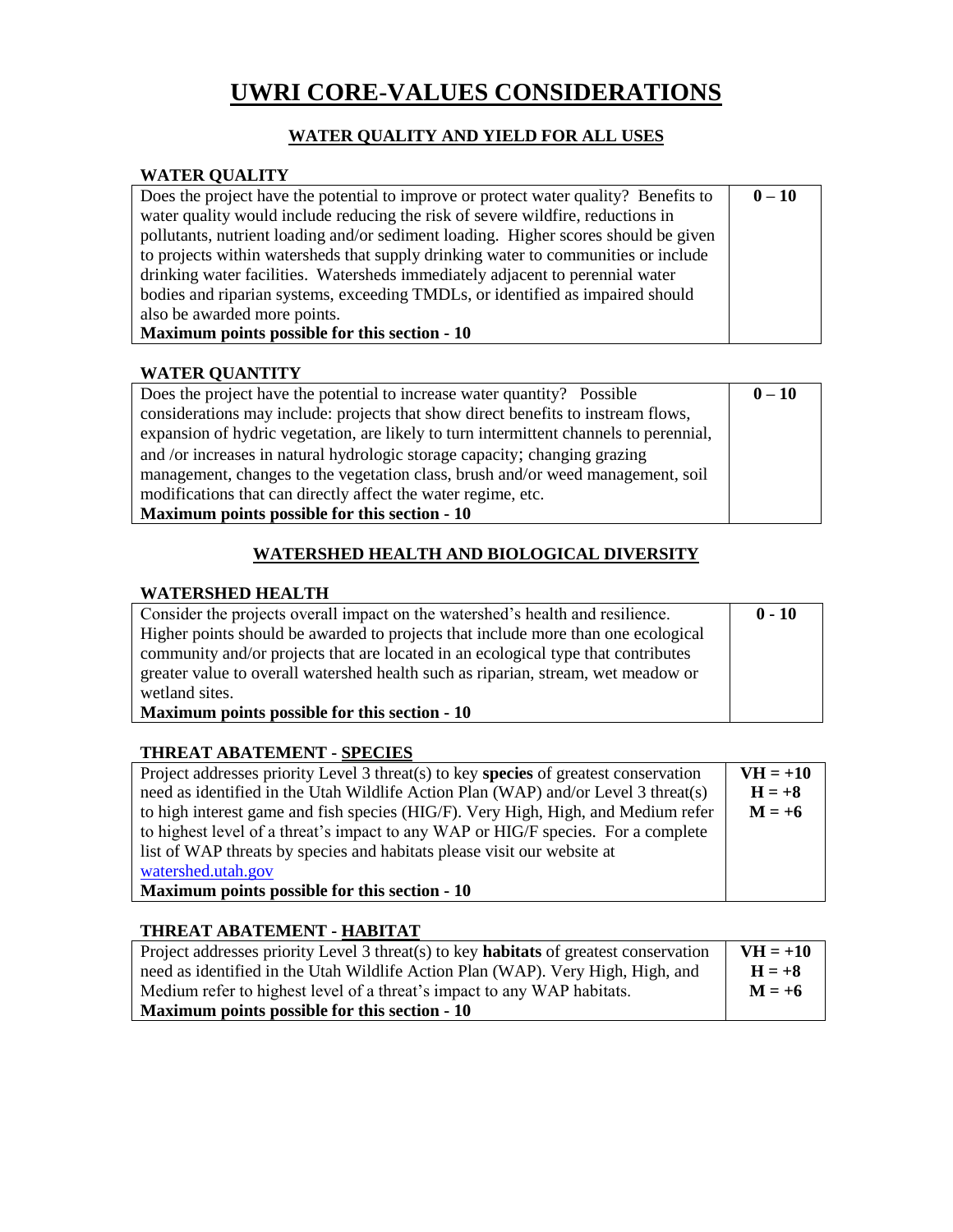# **HIGH INTEREST GAME AND FISH (HIG/F)**

| <b>HIG/F Rank:</b><br>Up to five points will be given if any of the project's benefiting species includes<br>high interest game/sportfish species (any species with a numerical HIG/F ranking in<br>the UWRI database). Points are only awarded once for the highest scoring HIG/F                                                                                                                                                                                                                                                                                                       | $R1 = +5$<br>$R2 = +4$<br>$R3 = +3$<br>$R4 = +2$ |
|------------------------------------------------------------------------------------------------------------------------------------------------------------------------------------------------------------------------------------------------------------------------------------------------------------------------------------------------------------------------------------------------------------------------------------------------------------------------------------------------------------------------------------------------------------------------------------------|--------------------------------------------------|
| species. For example, if the proposal lists two R4 species and one R5 species, it<br>would receive 2 points for the R4 species.                                                                                                                                                                                                                                                                                                                                                                                                                                                          | $R5 = +1$                                        |
| Project Quality/Need/Benefit:<br>Assess the project's quality and need relative to the entire suite of high interest<br>game and fish species listed in the proposal. This section is designed to elevate<br>projects that may have a higher benefit to the listed HIG/F species. Higher points<br>should be awarded to projects that take place in areas of greater need, have a larger<br>impact on threats associated with HIG/F species and to projects with a more<br>complete list of species that may benefit from the project.<br>Maximum points possible for this section $-10$ | $0 - 5$                                          |

## **SPECIES OF GREATEST CONSERVATION NEED (SGCN)**

| <b>SGCN Rank:</b>                                                                     | $N1 = +5$ |
|---------------------------------------------------------------------------------------|-----------|
| Project will benefit species of greatest conservation need. Up to five points will be | $N2 = +4$ |
| given if any of the project's benefiting species includes species with an N1-N5       | $N3 = +3$ |
| National Conservation Status as identified in the Utah Wildlife Action Plan. Points   | $N4 = +2$ |
| are only awarded once $-$ for the single most at risk species listed as a benefiting  | $N5 = +1$ |
| species in the proposal. For example, if the proposal lists three N1, one N2 and two  |           |
| N3 benefiting species, it only gets 5 points for the N1 species. For conservation     |           |
| status definitions visit the NatureServe website at: http://explorer.natureserve.org  |           |
|                                                                                       |           |
| Project Quality/Need/Benefit:                                                         |           |
| Assess the project's quality and need relative to the suite of species of greatest    | $0 - 5$   |
| conservation need selected. This section is designed to elevate projects that may     |           |
| have a higher benefit to the selected species. Higher points should be awarded to     |           |
| projects that take place in areas of greater need, have a larger impact on threats    |           |
| associated with species and to projects with a more complete list of species that may |           |
| benefit from the project.                                                             |           |
| Maximum points possible for this section - 10                                         |           |

### **OPPORTUNITIES FOR SUSTAINABLE USES**

# **SUSTAINABLE USES OF NATURAL RESOURCES**

| Does the project have the potential to provide or improve sustainable uses of Utah's | $0 - 15$ |
|--------------------------------------------------------------------------------------|----------|
| natural resources? Examples may include grazing, sustainable timber harvest,         |          |
| biomass utilization, hunting/fishing, recreation, etc.                               |          |
| Maximum points possible for this section - 15                                        |          |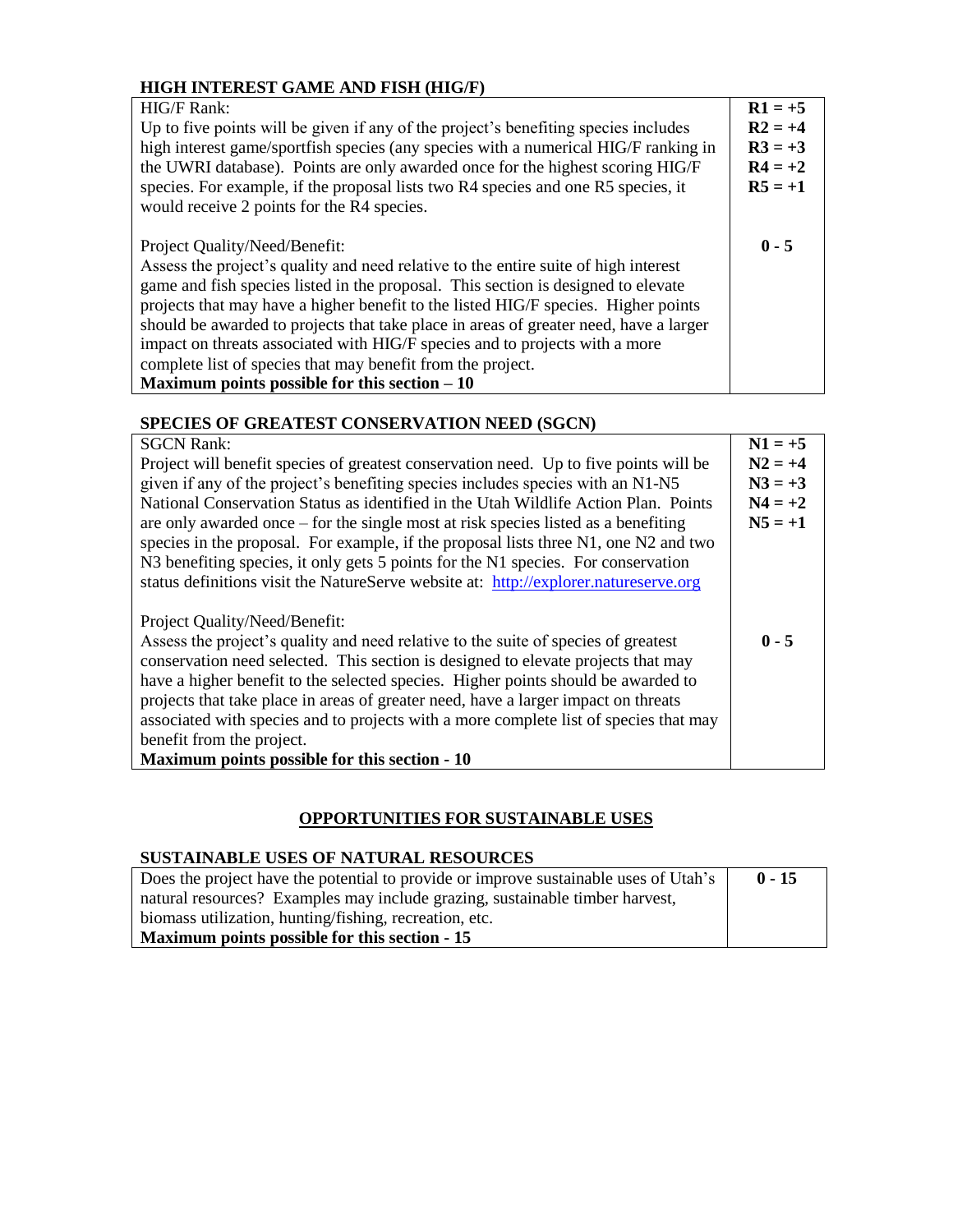# **OTHER ECOLOGICAL CONSIDERATIONS**

## **ECOLOGICAL THRESHOLD – THREATS AND RISKS**

| Is the project area at risk of crossing an ecological or other threshold? Higher scores | $0 - 10$ |
|-----------------------------------------------------------------------------------------|----------|
| should be given to projects where waiting to implement could result in crossing a       |          |
| threshold wherein future restoration would become much more difficult, cost             |          |
| prohibitive, or even impossible. This section is designed to elevate projects that      |          |
| need to be implemented sooner rather than later.                                        |          |
| Maximum points possible for this section - 10                                           |          |

## **FIRE - REDUCED CATASTROPHIC RISK, IMPROVED REGIME CONDITION**

| If applicable, score how the proposed project will reduce the risk of large unwanted    | $0 - 10$ |
|-----------------------------------------------------------------------------------------|----------|
| fire, decrease/remove hazardous fuels, such as invasive species and forested areas      |          |
| impacted by insect and disease, and promote landscape resilience. Consider the          |          |
| value of any features being protected by reducing the risk of fire. Values-at-risk      |          |
| may include; communities, permanent infrastructure, municipal watersheds, critical      |          |
| wildlife habitat, etc. Consider the scale of the project and how effectively it will    |          |
| reduce fire risk; also consider the distance of the project from values-at-risk. Higher |          |
| points should be awarded to projects designed to protect human health and safety.       |          |
| Maximum points possible for this section - 10                                           |          |

### **FUTURE MANAGEMENT**

| Does the project include details on future management that will ensure the long-term  | $0 - 10$ |
|---------------------------------------------------------------------------------------|----------|
| success of the project? This may include; post-treatment grazing rest and/or          |          |
| management plan changes, wildlife herd/species management plans, ranch plans,         |          |
| conservation easements or other permanent site protection plans, resource             |          |
| management plans, forest plans, etc. Consideration should be given to the need and    |          |
| opportunity for follow-up treatments, where applicable, as well as adaptive           |          |
| management if project objectives are not being met. If seeding is included as part of |          |
| the treatment plan, full points should only be awarded if a grazing rest agreement    |          |
| will be signed by all applicable parties prior to project initiation.                 |          |
| Maximum points possible for this section - 10                                         |          |

#### **CONSERVATION FOCUS AREA**

| Is the proposed project entirely or partially located within a UWRI conservation      | $0 - 5$ |
|---------------------------------------------------------------------------------------|---------|
| focus area? Factors to be considered may include: percent of total project area that  |         |
| falls inside the focus area, importance of the area to the overall health of the      |         |
| watershed, other completed projects within the focus area that can help distribute    |         |
| wildlife and/or livestock. Projects that fall completely outside of a UWRI focus area |         |
| should receive zero points. Maintenance type projects located within past UWRI        |         |
| funded project areas should receive full points, even if the past UWRI focus area has |         |
| since been deleted from the current conservation focus area map.                      |         |
| Maximum points possible for this section - 5                                          |         |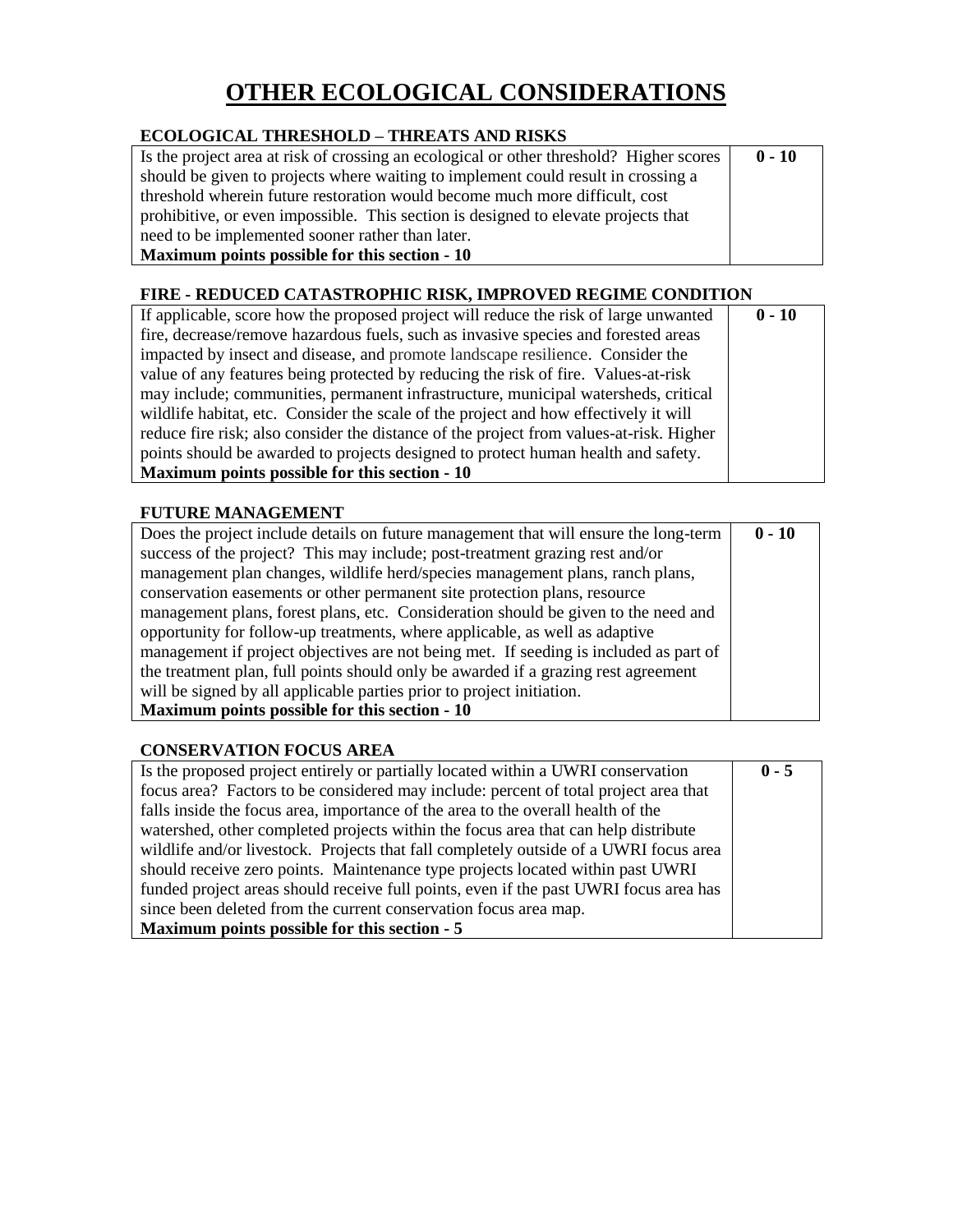# **ADMINISTRATIVE & PARTNERSHIP CONSIDERATIONS**

### **PARTNER INCLUSION**

| Does the project contain a description of affected partners and how these partners<br>were/will be engaged in the planning, implementation and monitoring of the<br>project? Points should not be given for the number of partners, but rather for the<br>completeness of the effort to contact and include partners during project planning.                                           | $0 - 10$ |
|-----------------------------------------------------------------------------------------------------------------------------------------------------------------------------------------------------------------------------------------------------------------------------------------------------------------------------------------------------------------------------------------|----------|
| If applicable, does the project cross jurisdictional boundaries? If the proposed<br>project area borders other ownerships, was consideration given to expand the<br>project to a broader landscape? If no opportunity existed, award full points. If an<br>opportunity existed and minimal or no outreach occurred, score accordingly.<br>Maximum points possible for this section - 15 | $0 - 5$  |

### **PROJECT-LEVEL MONITORING**

| Does the monitoring plan adequately measure/determine if the project's objectives | $0 - 10$ |
|-----------------------------------------------------------------------------------|----------|
| are being achieved, both in the short and long term? Does the monitoring plan     |          |
| include a strategy/commitment to produce reports/photos to be uploaded to the     |          |
| UWRI website?                                                                     |          |
| Maximum points possible for this section - 10                                     |          |

## **RELATION TO MANAGEMENT PLANS**

| Does the project help to meet specific goals and objectives and/or management      | $0 - 10$ |
|------------------------------------------------------------------------------------|----------|
| opportunities identified in natural resource/species-oriented and/or publicly      |          |
| scrutinized planning and assessment documents? Projects that claim they meet       |          |
| multiple objectives should naturally include more than one plan and/or multiple    |          |
| objectives from a single plan. Points will be awarded based on the completeness of |          |
| tying management plans to stated goals/objectives and not to the total number of   |          |
| plans listed. Please be thorough.                                                  |          |
| **Some examples of natural resource oriented plans; species management plans,      |          |
| wildlife management area plans, herd unit management plans, eco-regional           |          |
| assessments/sub-assessments, resource management plans, forest management          |          |
| plans, community wildfire preparedness plans, species recovery plans,              |          |
| watershed/TMDL plans, allotment and/or grazing management plans, state or          |          |
| county resource management plans, cooperative weed management plans, fuel/fire     |          |
| management plans, wildlife action plan, etc.                                       |          |
| Maximum points possible for this section - 10                                      |          |